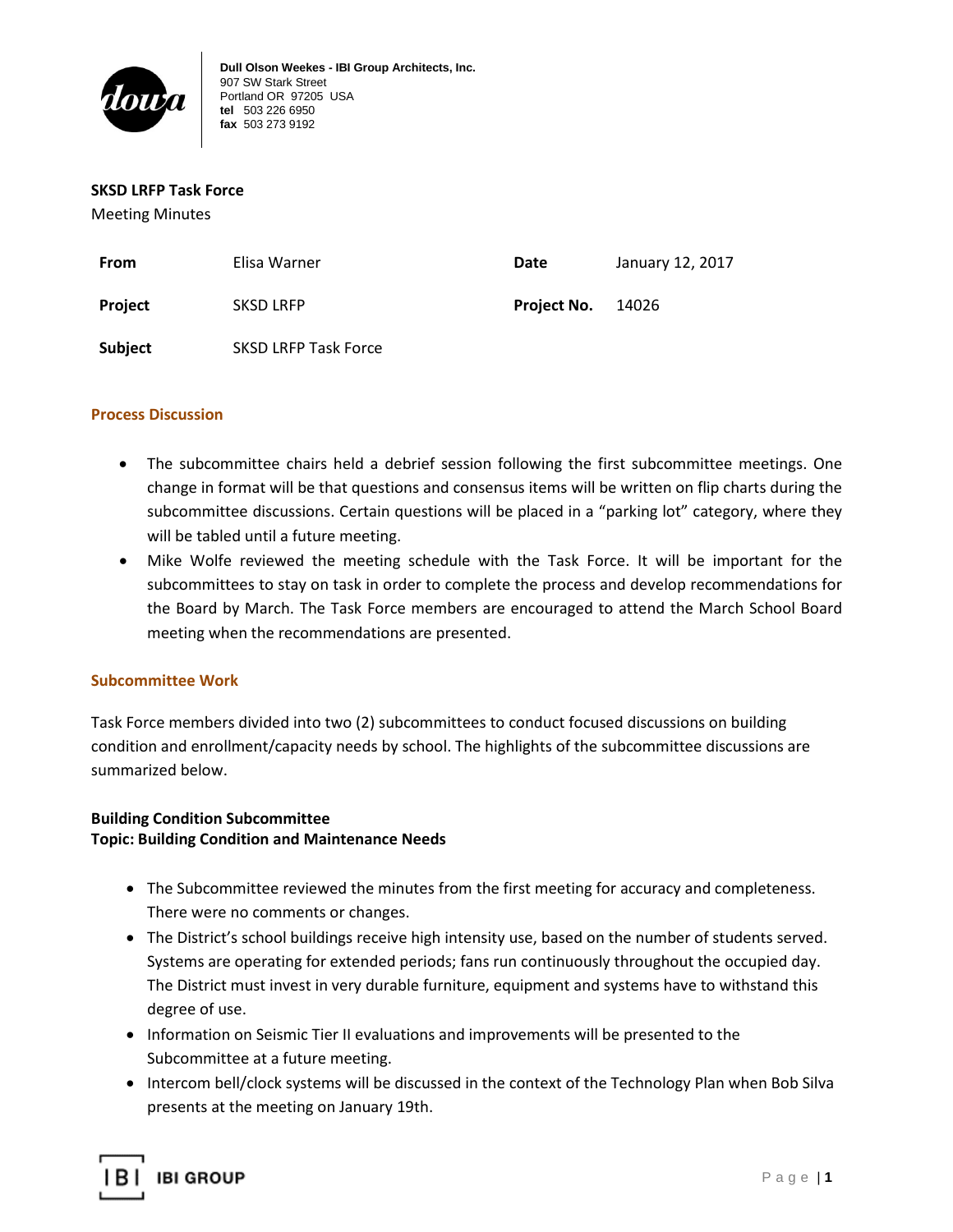- Joel Smallwood discussed the District's building condition and maintenance needs, referring to a spreadsheet showing 5 and 10-year capital improvement needs at each school. On the building condition spreadsheet, an "x" does not necessarily indicate that *everything* will be replaced – the specific type and degree of improvements will vary by school, based on local conditions.
- Joel Smallwood led the Subcommittee through the proposed building condition improvements at the following schools:
	- o Morningside Elementary
	- o Scott Elementary
	- o Kalapuya Elementary
	- o Judson Middle School
	- o McNary High School

Subcommittee members were encouraged to familiarize themselves with the building condition needs of other schools by reviewing the school profile sheets (Tab D), as well as projects noted in the Capital Improvement Plan (Tab E).

- Joel Smallwood led a discussion regarding the condition of the District's older administrative and support facilities, including:
	- o Central Services
	- o Central Kitchen/Nutrition Services
	- o Paulus Administration Building
	- o Reprographics
	- o Student Services
	- o Technology Information Services (TIS)
	- o Transportation
- Many of the District's admin and support facilities are severely inadequate. In most cases, renovation/expansion would be prohibitively expensive due to asbestos, seismic code issues, and/or constrained sites.
- Subcommittee members discussed the feasibility of consolidating activities currently held in older admin/support buildings (e.g. Paulus, Reprographics, and Student Services). Although the buildings are aged, there may be substantial land value – particularly Paulus and Reprographics, due to their proximity to Willamette University. The District could consolidate functions in a single building (or campus) at a much lower land value. This would result in cost savings extending over several years.
- It is important to note that not *all* facilities should necessarily be consolidated; certain programs are operating effectively at their current locations and would be costly to relocate (e.g. Central Services, Central Kitchen/Nutrition Services).
- Additionally, there are several repurposed support buildings owned by the District. Many of these are school buildings that were closed and repurposed as other educational facilities or support facilities.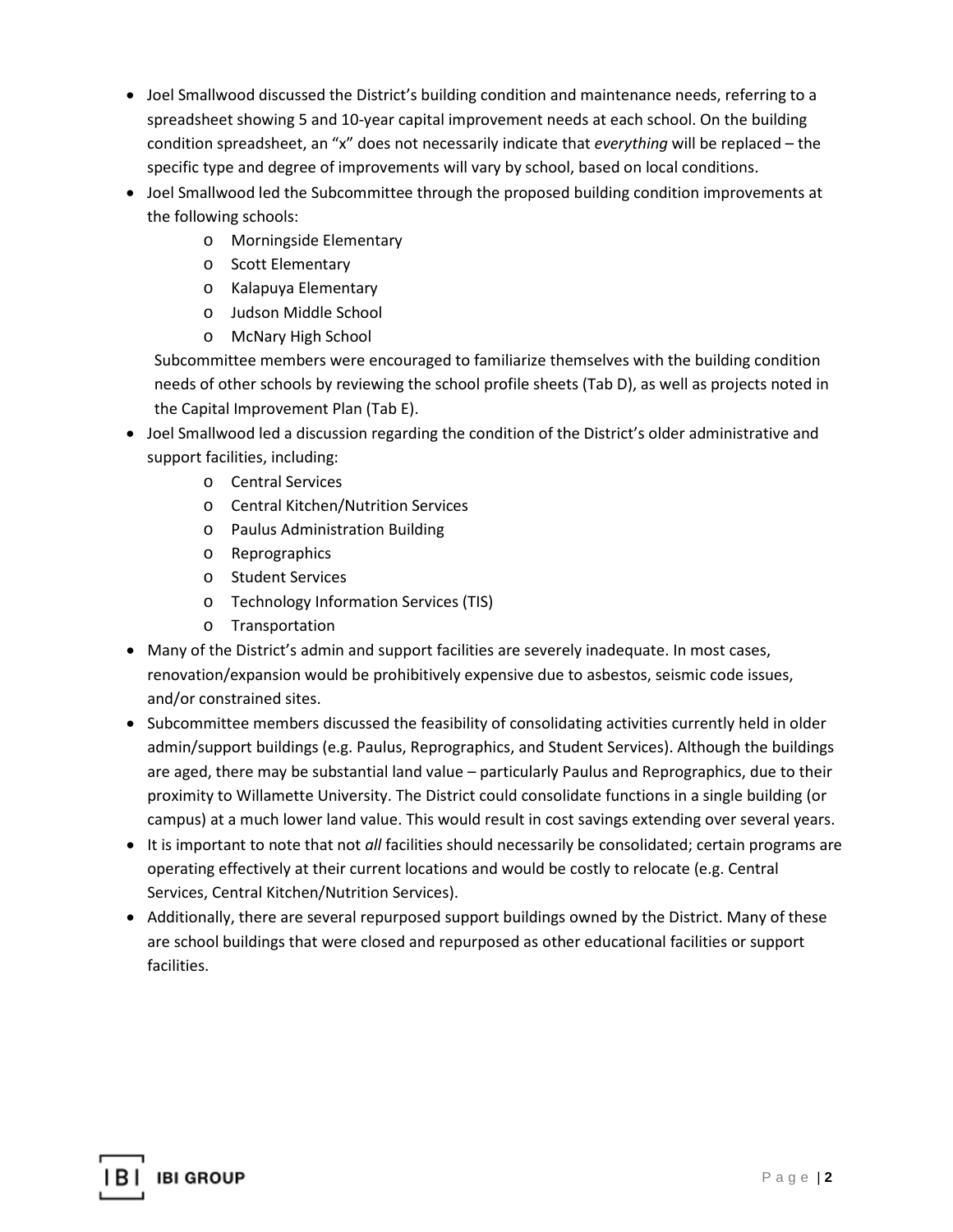### Questions by the Subcommittee Members:

- **Do the capacity figures on the map include portables?** The capacity figures on the map *do* include portable classrooms.
- **What was the methodology for the assessments?** The building condition assessments were conducted by DOWA-IBI Group. An architect visited each facility to conduct a visual assessment. The reports were also informed by the District's construction records and maintenance logs. Maintenance staff completed written questionnaires regarding the condition of building components and systems. School principals were also interviewed regarding the educational adequacy of the school buildings.
- **Why are some items completed under the 2008 bond listed on the 10 year list?** Some items will need to be addressed every 10 years (e.g. exterior seal). Also, in some cases, there are multiple projects per category. For example, a mark under the "HVAC" category could refer to a wide range of improvements, including updated HVAC controls, boiler replacement, adding ventilation to a kiln room, etc. The HVAC improvements that occurred in 2008 may have been an entirely different project than what is proposed on the 10-year plan.
- **Why are mechanical and plumbing issues concentrated in the 5-year plan?** All equipment has a lifespan. In certain buildings, equipment may not have quite reached the end of its lifespan when the 2008 bond passed. Many of the HVAC items listed in the 5-year plan are controls upgrades. Some buildings are still operating with individual thermostats on walls. DDC (direct digital controls) systems monitor conditions throughout the building, and allow customized scheduling for increased energy efficiency. Custodians are able to adjust temperature by room, and easily troubleshoot the source of any problems. There are huge efficiencies gained with these upgrades. Some of the plumbing upgrades refer to replacement of galvanized piping.
- **As a new facility, why is Kalapuya's gym listed as slightly undersized?** Kalapuya was designed nearly 10 years ago. P.E. requirements have changed over time. The introduction of H.B. 3141 will further impact P.E. spatial needs due to increased P.E. activity requirements for elementary and middle school students. Still, Kalapuya's gym is just barely undersized, based on the District's current (2017) benchmarks (within 10%). Current enrollment levels are also a factor.
- **What is the District's policy on replacing portables?** The Enrollment/Capacity subcommittee is focusing on this issue. This is an area where the Task Force will likely make recommendations to the School Board. In the past, the District has not replaced aging portables based on a specific timeline. The District would prefer not to add portables, but sometimes portables are preferable to boundary changes (which can be difficult and emotional to implement). Although not ideal, portables are a cost-efficient and fast way to add capacity.
- **Is real estate a limiting factor when considering the feasibility of expanding?** The Enrollment/Capacity subcommittee is considering this issue. For example, schools like McKinley and Candalaria are very landlocked; expansion would not be feasible at these sites.
- **What is the total cost of all improvements listed in the 5 and 10-year plans?** Some preliminary cost estimates have been developed by the District. The total estimated cost of all 5 and 10-year improvements (not including seismic or intercom/clocks/bells) is \$60M. These are construction estimates (2017 dollars – not escalated).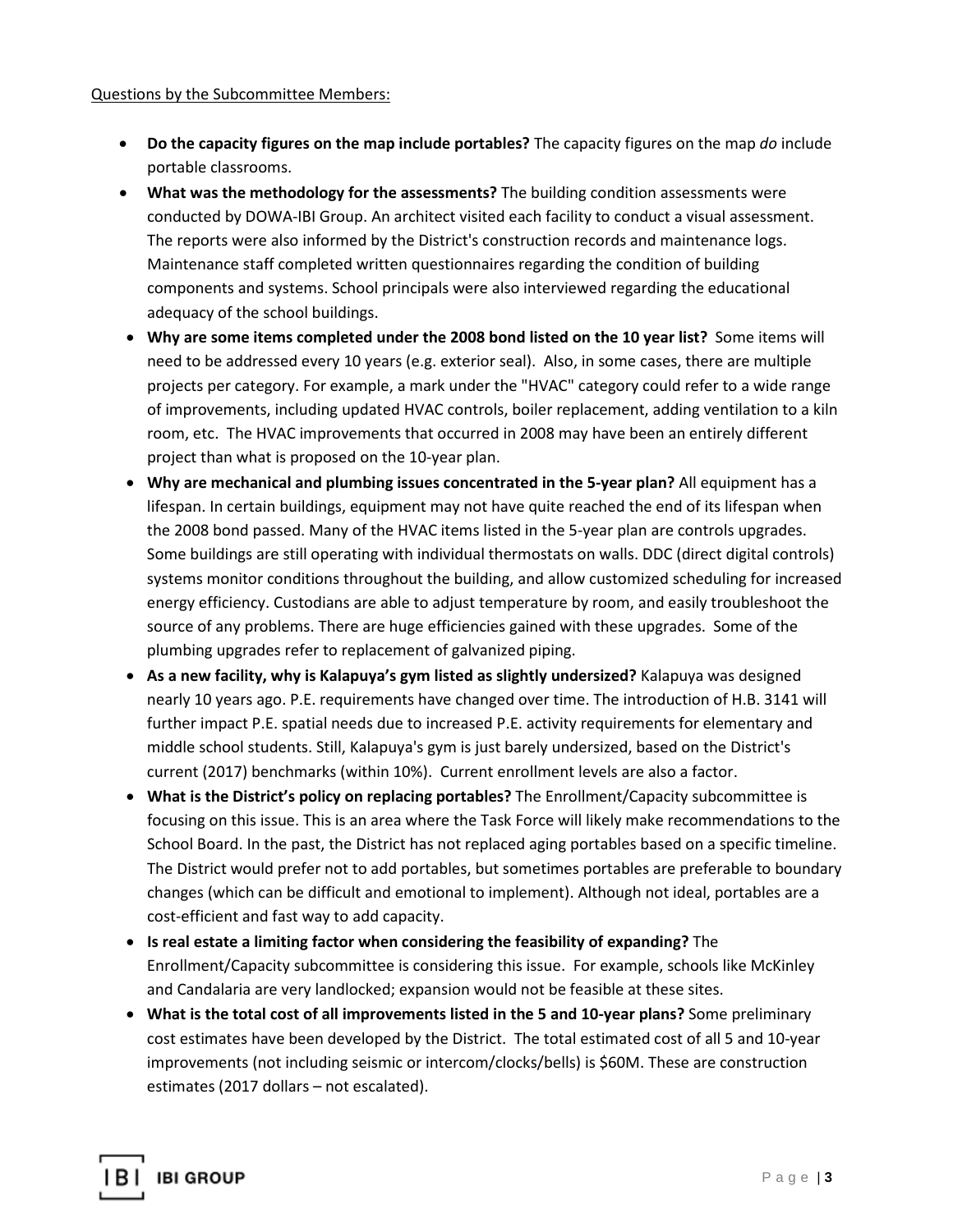- **How much is allocated annually for maintenance? What about items that will need to be addressed in the next budget cycle (prior to a possible future bond election)?** 2016-17 labor and materials totaled approximately \$7.2M out of general fund. The annual maintenance budget keeps existing systems operational, and funds preventative maintenance to allow systems to reach their life expectancy. However, many of these items are now at the end of their life expectancy. There are not enough funds in the annual maintenance budget to replace major systems, etc.
- **How much of the \$7.2 M (general fund) will apply to items on the 5 & 10-year lists?** None of the listed projects are able to be funded by operational funds. Maintenance items were excluded from the lists.
- **In the last bond, was their discussion about increasing the deferred maintenance fund?** The Deferred and Preventative Maintenance Fund was created to account for specific multi-year projects for deferred and preventative maintenance. Funding for these projects are from the General Fund. \$2.5 million is allocated per year. School construction bond funds cannot be spent on general maintenance. It is important to note that maintenance dollars compete with classroom dollars. The Board decided to implement an annual \$2.5 M maintenance fund to prevent deferred maintenance from creeping up. The 2008 bond consisted largely of repair and renovation work.
- **Can some of the bond be reserved for maintenance? Can the Task Force suggest increasing the annual maintenance budget as one of the recommendations?** Bond funds must be used for capital costs (not ongoing maintenance). However, the Task Force could recommend that the School Board increase the annual allocation for building maintenance (currently \$2.5M).
- **Is there research documenting the impact of the workplace environment on building users (e.g. productivity, job satisfaction, etc.)?** There are studies documenting the effects of environmental conditions (lighting, temp, etc.) on building users.
- **If the District were to expand McNary HS, could additional land be acquired?** At McNary HS, land to the east might be considered as a potential option.
- **In some cases, will the District consider expanding a facility by adding a 2nd story?** Opportunities for vertical expansion will be considered, where feasible.
- **Does the District have money to purchase land, or would this be part of a bond?** The District does not have money in the operational funds to purchase land.
- **What would be the potential savings of consolidating admin/support buildings (from improved efficiencies, etc.)?** This has not been specifically calculated; however, the savings would be substantial. The LRFP process included interviews with representatives from each admin/support building. Nearly all the staff members consulted felt strongly that consolidation would allow programs to operate more effectively and efficiently. Also, consolidation would result in reduced maintenance costs, as the District would be freed from maintaining several older, deteriorating, inefficient facilities that would otherwise require expensive repairs and seismic upgrades in the near future.
- **What about energy-efficient upgrades?** Efficiency upgrades are an important item to consider. With new construction, this would be part of the design process. The degree of savings would depend upon the types of upgrades, etc. General information (not specific to the District) on the savings potential associated with certain energy upgrades will be distributed at a future meeting.
- **The District performed energy audits for Senate bill 1149. What is the status of this?** The District has received approximately \$9M (reimbursement) to fund energy conservation projects over recent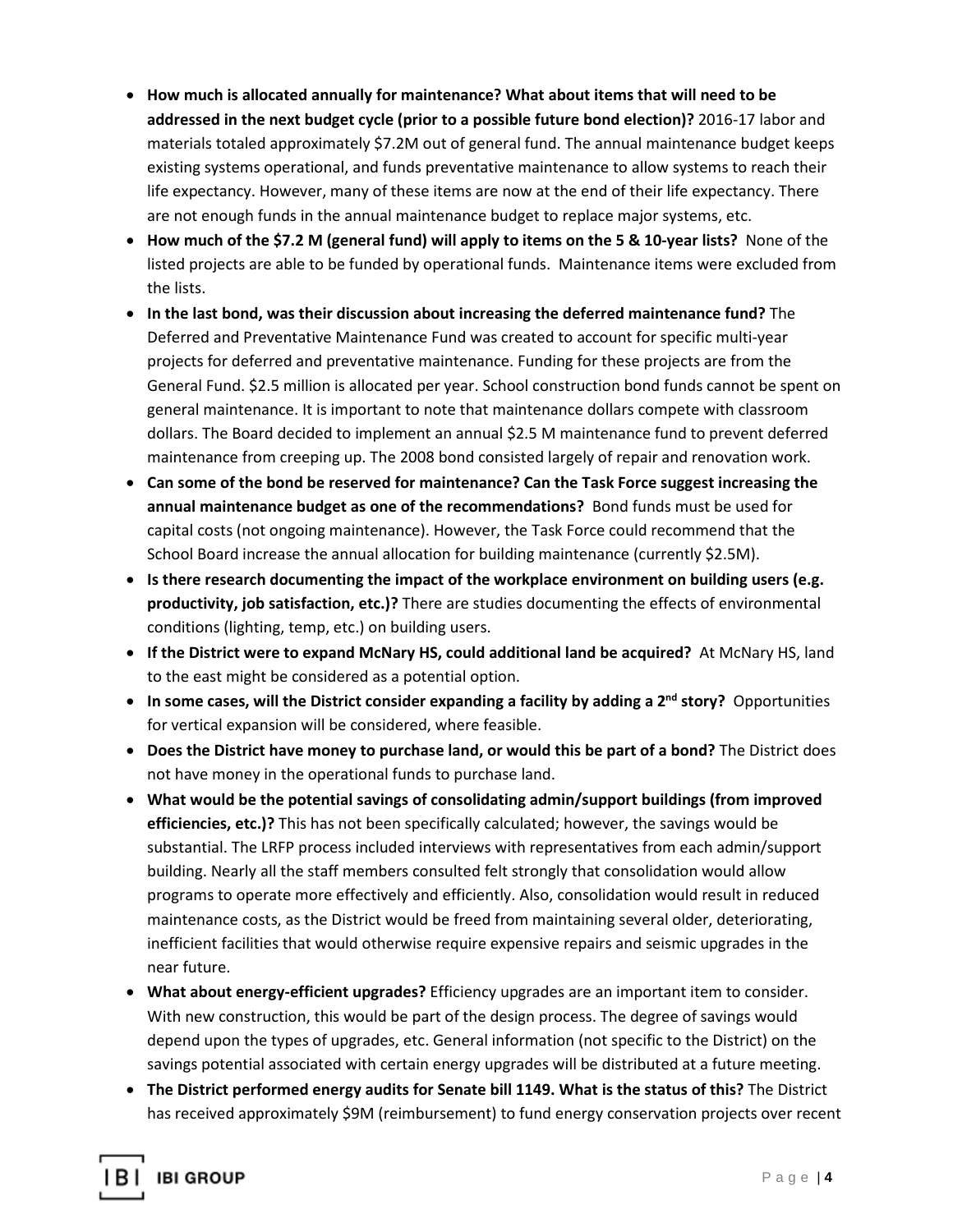years. The District is through the Tier 1 projects (5-7 year payback). All improvements were implemented in school facilities (funds cannot be used for admin/support buildings).

- **If District admin/support buildings were replaced and/or consolidated, would this occur on current sites or at new locations?** Both options would be considered. The buildings themselves are not high-value buildings; however, the property could be valuable in some cases. For example, Paulus and Reprographics are located near Willamette University.
- **If money were no object, what would be the ideal approach for providing admin and support services? Would it be preferable to have all departments on one campus?** Consolidation would be ideal. There are significant operational efficiencies to be gained. Staff spend a lot of time driving back and forth between different sites.

## **Enrollment/Capacity Subcommittee Topic: Overview of Capacity Needs by School Type and Feeder**

The Enrollment/Capacity Subcommittee reviewed the minutes from the first meeting for accuracy and completeness. There were no comments or changes.

The Subcommittee continued their discussion of the growth and capacity needs of each school within the district. Subcommittee members referred to the list of schools with undersized core areas, such as cafeterias, gymnasiums and libraries. The group was encouraged to make recommendations on a schoolby-school basis, based on the unique needs and conditions identified at each site. The subcommittee's initial thoughts and recommendations are listed below:

# **McNary Feeder Schools**

- Clear Lake Elementary: Core infrastructure is adequate, no changes except to add portables.
- Cummings Elementary: Cummings was designed as a walking school. Core infrastructure is solid however the cafeteria is undersized, it is red. The population is stable.
- Forest Ridge Elementary: The population is stable. This site has no portables. No changes needed.
- Gubser Elementary: The gym and cafeteria are small, and portables will be needed. Recommend building an addition with four (4) classrooms, gym and cafeteria.
- Keizer Elementary: Keizer is situated on 10 acers. It is currently overcapacity and has many needs: the gym and library are undersized, and it does not have a cafeteria. Keizer ES currently houses a District ELL program; this adds to the overcrowding. Enrollment growth is projected. Expand the core infrastructure by building an addition with cafeteria/kitchen and four (4) classrooms.
- Kennedy Elementary: Stable enrollment and is at 87% capacity. Kennedy has seven (7) portable classrooms and the cafeteria is undersized. An apartment complex was built last summer; the boundary was placed through the middle of the complex.
- Weddle Elementary: Newer school, built in 2001 with no portables. Enrollment is at 112% of capacity. A boundary change could alleviate overcrowding at this site.
- Claggett Creek Middle School: Adequate capacity presently, but enrollment projections indicate high enrollment growth in the next five (5) years.
- Whiteaker Middle School: Adequate capacity no changes.

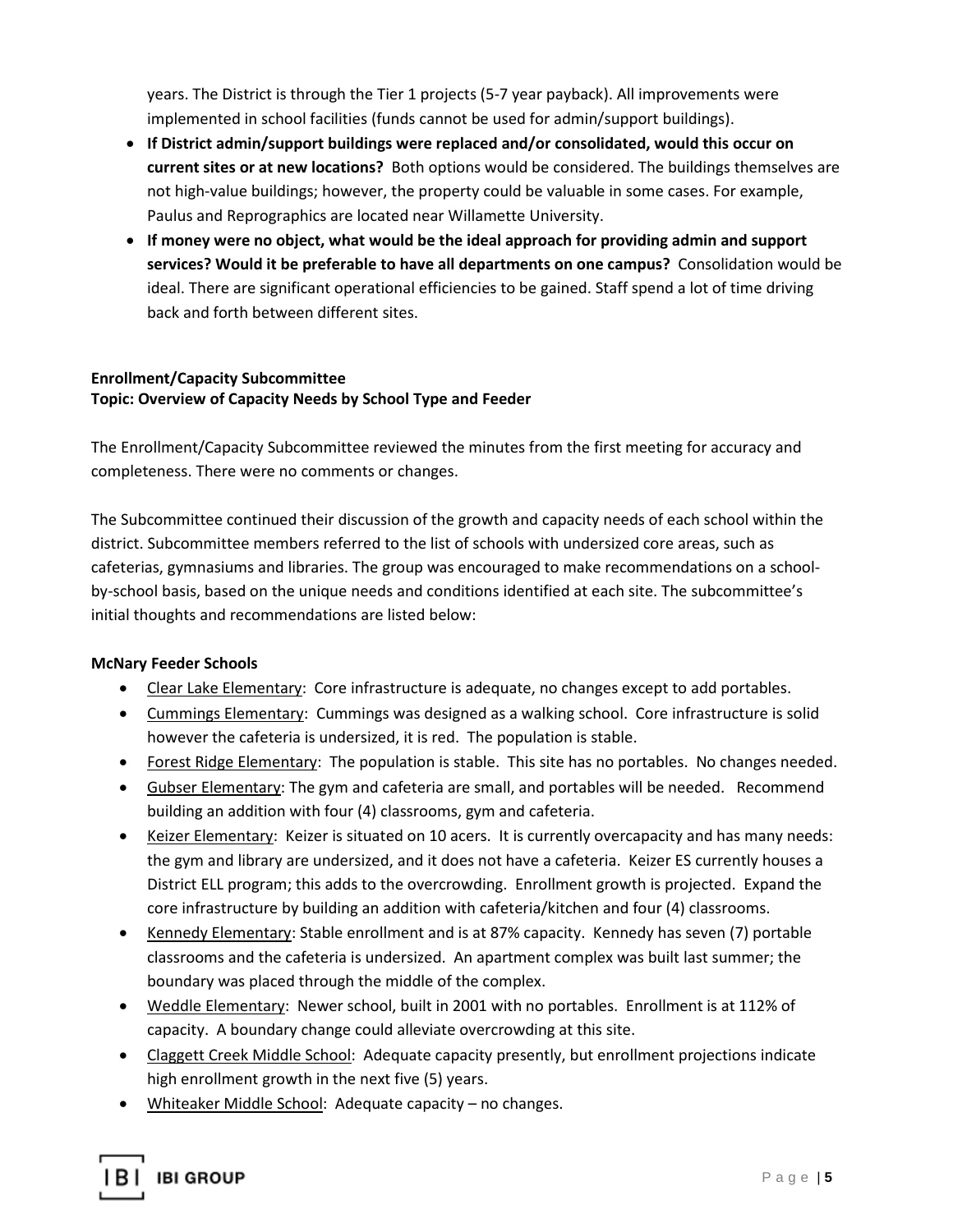• McNary High School: The high school is landlocked and is the 2<sup>nd</sup> largest high school with continued growth projected. The subcommittee discussed the possibility of building an addition with 20 classrooms, but this is dependent upon land acquisition. If the facility was expanded, the parking lot and athletic fields would need to be reconfigured. The subcommittee believes that the community would prefer a larger high school over dividing McNary into two schools. One possible approach would be to change school boundaries at the elementary level so students are funneled into another high school.

### **North Feeder Schools**

- Auburn Elementary**:** Core infrastructure is very stressed 700 plus students and the population is continuing to grow. The gym, cafeteria and library all are undersized. There are six (6) portables on site. Inadequate parking for staff and parents. The adjacent land is now part of the National Park System and currently cannot be sold or swapped. This is an example of school that may be a candidate for replacement at a different site (with the current building repurposed).
- Englewood Elementary**:** This elementary school sits on 1.9 acres and is over 100 years old. Although the structure is functionally obsolete, the community is very committed to continuing the history of the building. The school is at 86% capacity with one (1) end of life portable.
- Eyre Elementary**:** Eyre is currently at 99% capacity with six (6) portables. The gym and cafeteria are undersized. Construction of an addition with a cafeteria/kitchen, gym expansion, and eight (8) classrooms is recommended (removing current portables).
- Four Corners Elementary**:** All core areas are undersized. The site is 10.5 acres; this could be a candidate for replacement.
- Grant Elementary**:** The cafeteria is undersized with no possible expansion options (due to the small site). The school is on 2.65 acres and there is no available land. There is no room for portables at this site. The parking lot is undersized with approximately 10 spaces.
- Highland Elementary**:** Constructed in 1910, Highland was recently seismically upgraded. It sits on a little over 2 acres and is included in the, "land swap", with the City of Salem (gaining 4.88 acres). Highland, like Englewood, is functionally obsolete, yet has a rich history and is beloved by the community.
- Miller Elementary**:** Miller is a newer school, built in 2000. It is currently at 110% of capacity. There are no portables on site. The site is nearly 10 acres.
- Houck Middle School**:** The cafeteria and the library are undersized. End of life portables need replacement.
- Parrish Middle School**:** The library is undersized, but the core infrastructure is sound. This site, because of its proximity to North, could conceivably become part of North High School's campus in the future (if Parrish were relocated).
- North High School**:** North is currently at 99% capacity including 10 portables. North is generally undersized. The site has 21 acres; by today's standards, 40 acres is desirable. The gym and cafeteria are undersized. Of the 10 portables, eight (8) will soon be at end of life.

### **South Feeder Schools**

• Bush Elementary**:** Stable enrollment with no core infrastructure issues.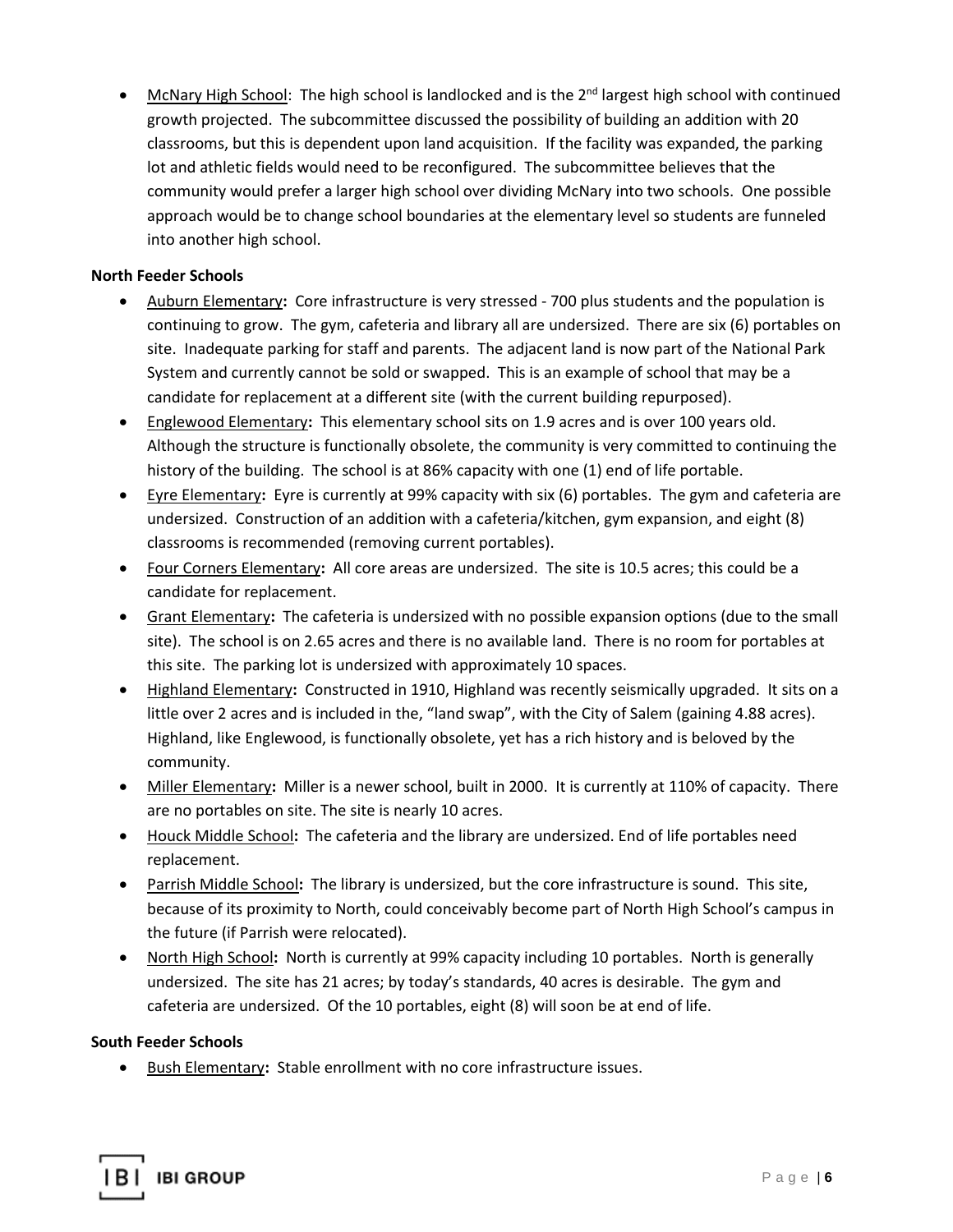- Candalaria Elementary**:** Land locked and on heavily sloped site. PSU predicts a decline in population. Candalaria is at 111% capacity and the cafeteria is undersized. Consider school boundary changes to alleviate overcrowding.
- Lee Elementary**:** Lee is at 66% capacity is the most underutilized school in our district. Currently housing the Literacy Squared Program.
- McKinley Elementary**:** Built in 1915, McKinley is at 98% capacity. The land around the school is not included in the "land swap" with the City of Salem, so there is no room for expansion.
- Morningside Elementary**:** Adequate capacity no changes. Available land is located across the street.
- Pringle Elementary**:** Pringle sits on 9.4 acres. The gym and cafeteria are undersized. An addition is recommended.
- Judson Middle School**:** Move gym from yellow to red.
- Leslie Middle School**:** The cafeteria and library are undersized. Leslie may be a good candidate for school boundary changes to balance enrollment.
- South High School**:** The site is landlocked and is at 105% capacity. The cafeteria and library are undersized. Howard Street Charter School is currently housed at South Salem HS. The pool needs to be removed.

## Questions by the Subcommittee Members:

- **Can the subcommittee receive a revised copy of the core capacity report that includes all schools (including "green" schools where core capacity is currently sufficient)?** The Appendix of the LRFP lists the core capacity status of every school in the district. Although not color-coded, the spreadsheet state which schools meet (or do not meet) the SF goals.
- **Should boundary adjustments be considered to more evenly distribute students where an overcrowded school is located near a school that is under capacity? For example: Kennedy/Gubser; Claggett Creek/Whiteaker; and Lee/Pringle?** School boundary changes are one of the potential options that may be considered by the District to alleviate overcrowding at select sites. It is important to note that each core capacity assessment is based on current school enrollment; if enrollment levels shift, this could potentially turn a "green" school into a "yellow" school. School boundary changes have reverberating effects that spread across multiple schools within a feeder; there are many factors to consider. This topic should be revisited at a future meeting, once the Subcommittee has discussed the enrollment/capacity needs across all schools and feeders.
- **Did PSU's enrollment projections consider future developments and buildable land within the school boundary areas?** PSU utilized a robust methodology that considered a range of variables. The District will consult with PSU to obtain a more detailed description of their approach in developing the enrollment projections. This will be shared with the subcommittee at a future meeting.